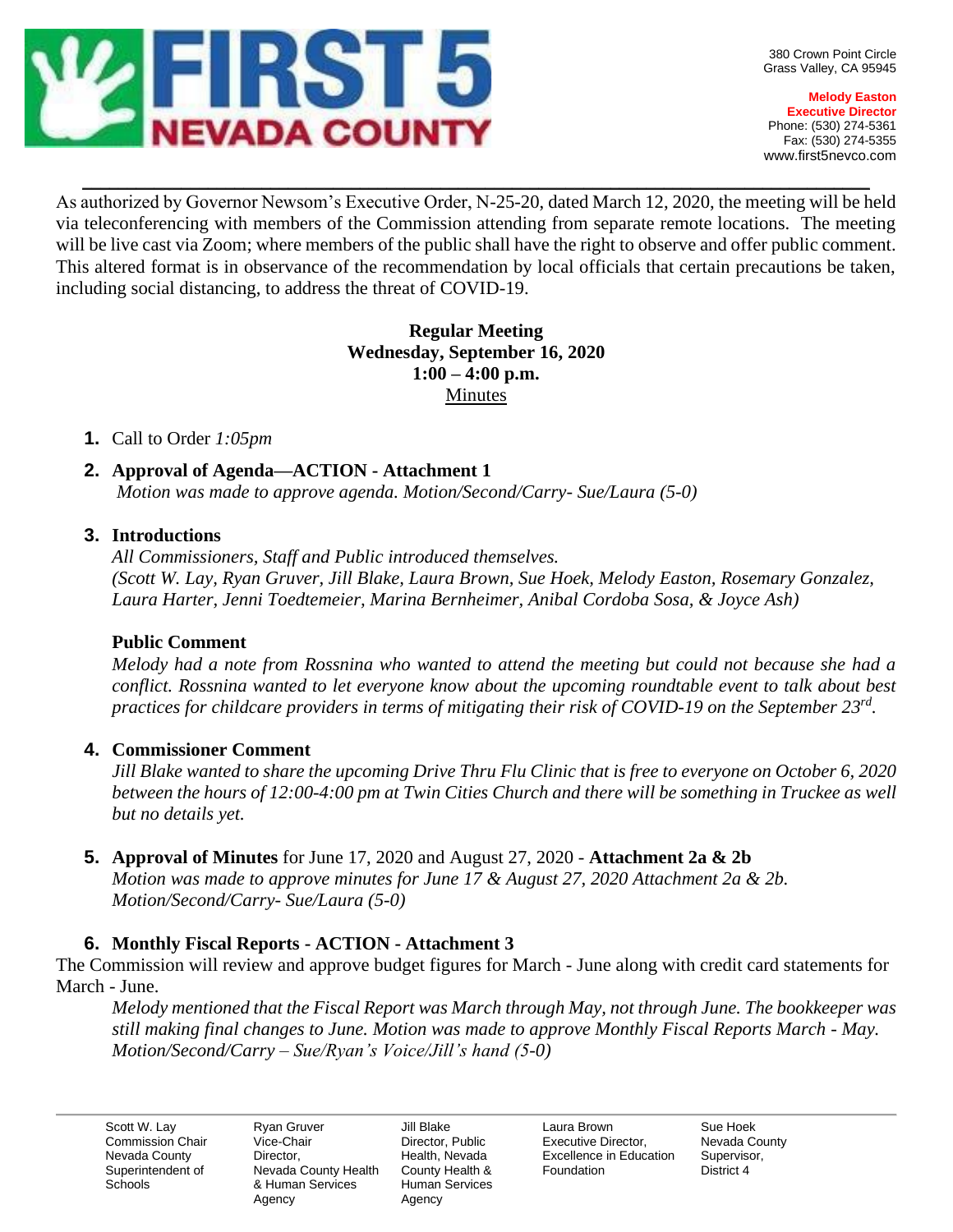# **7. 2021 - 2024 Strategic Plan - ACTION - Attachment 4**

Review and Approve 2021-2024 Strategic Plan

*Melody let the commissioners know that this is a fully compiled and executed strategic plan with various attachments that have been worked on for the last several months. There was a discussion earlier on the year discussions on having a Strategic Plan and a Partner Implementation Plan and once decisions are made on who will be funded for the next strategic period, there will be an implementation plan that will outline all the deliverables the scope of work. Sue commented on how impressed and how good of a job Melody did and said it was a big improvement from before. Jill commented how great the Strategic Plan looked. Scott mentioned he saw two minor issues on the commissioner and staff names he wants a "W" in his name and Sue's name the letters are capitalized and different from the rest of the names. Motion/Second/Carry – Sue/Laura (5-0)* 

# **8. FY 19-20 Grantee Outcomes - DISCUSSION - Attachment 5**

The Commission will review annual outcomes reports as submitted by each grantee as well as the new reporting process for FY 20/21.

*Melody discussed how ½ of the program year the funded partners were incumbered by a global pandemic but still did an amazing job. This year Strengths and Challenges section was added as it was related to Covid-19. In the past grantees submitted quotes and this year Success Stories were added.* 

*Starting July1 we are moving to a quarterly reimbursement model. Partners will report quarterly and turn in their expense report and getting reimbursed for actual expenses. Melody developed a survey on Survey Monkey for the demographics reports and still trying to figure out the best format for the program side. That should help with the ongoing monitoring of the program so if ½ way through the year they are encountering challenges then we can work with them to try to find solutions and not having to wait till the end of the year. First quarter ends September 30 and the first reports are due the end of October. For December meeting Melody will bring examples of the reports.*

### **9. Funding Process - Approval of continued Internal Funding - ACTION - Attachment 6**

The Commission will consider the future funding of various internal programs that have historically been funded:

- a. Car Seats \$1,000
- b. Food for Impact \$3,000
- c. Kids' Corner at the fair \$1,000

*Scott clarified looking at the one-year fiscal impact and the three-year fiscal impact keep it in the budget but as Laura reminded us, we can adjust it if needed in years two and three should something change. Motion was made to keep those programs in budget, Fiscal Impact in year one \$5,000, and Fiscal Impact for three years \$15,000 for Car Seats, Food for Impact and Kids Corner at the Fair. Motion/Second/Carry – Jill/Ryan (5-0)* 

### **10.Funding Process - Community Collaboratives - ACTION - Attachment 7**

The Commission will consider the two community collaboratives that are currently funded and determine if they participate in the competitive proposal process.

*Melody recommended setting aside funds, so they are allocated a certain dollar amount whether it's the total of \$12,500 that they currently get or if they get a reduced amount then that will be up to the commission.*

*Jill made a motion to set aside and determine the dollar amount once a larger conversation is had about the budget and how much money we will or will not be receiving. Motion/Second/Carry – Jill/Laura (5-0)*

### **11.Funding Process - Request for Proposals - ACTION - Attachment 8**

The Commission will review the RFP template and determine the appropriate timeline for collection and review